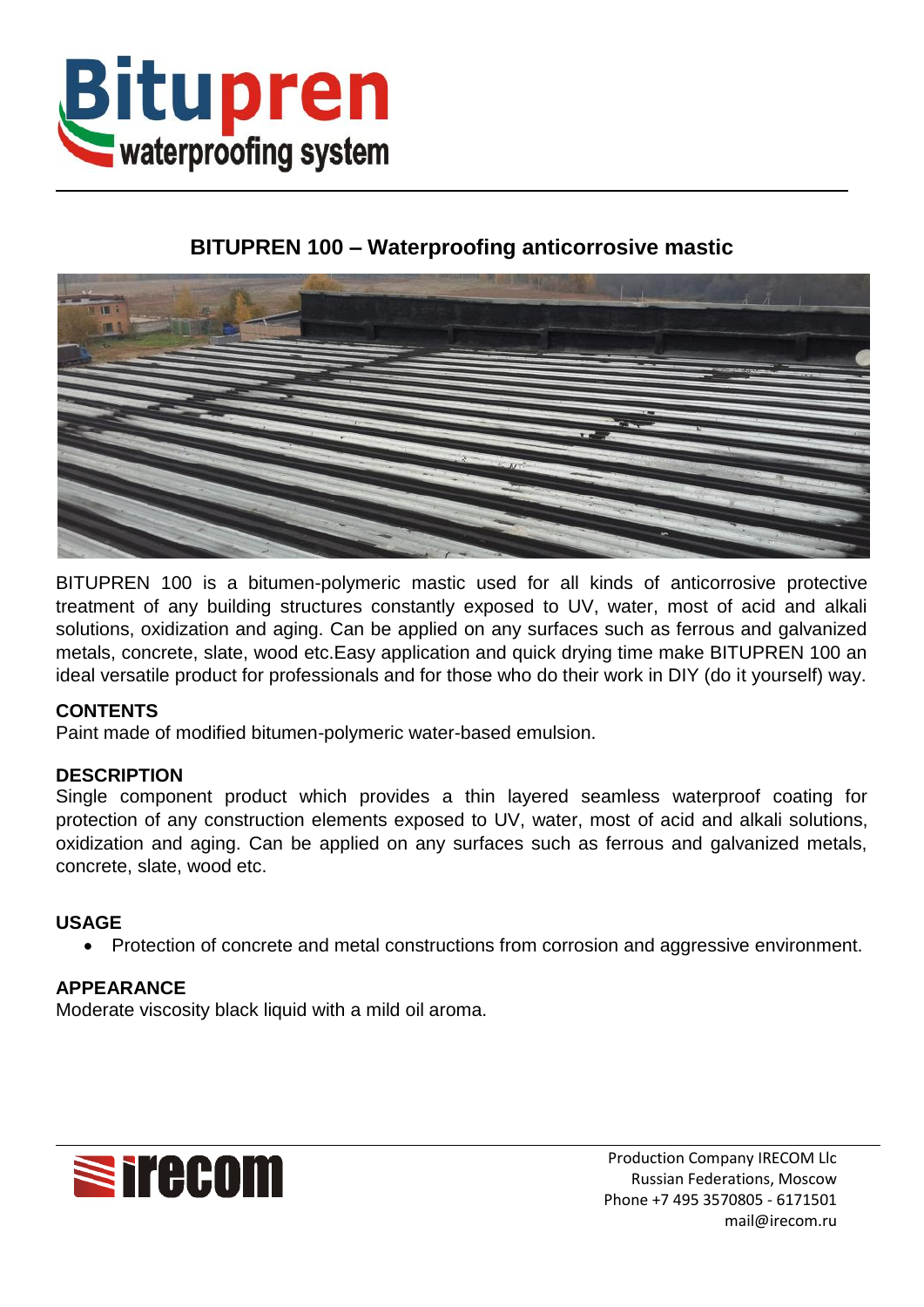

## **PHYSICAL PROPERTIES**

- $\bullet$  Density: 1000 $\pm$ 2 % g/l
- Solids content: 60±2 %
- Viscosity: 2000 mPs

## **APPLIED COATING PROPERTIES**

Solidified coating forms a monolithic seamless rubber-like coating which being thoroughly dried gets such characteristics as high strength and elasticity, mechanical deformation resistance, absolute water-, vapor- and gas resistance. The product is not resistant to a long-time contact with oil products, gasoline and machine oil.

## **COATING PHYSICAL PROPERTIES**

- Coating thickness: 4,00 mm
- Hardness: 35 A
- Strength: 0,90 mPa (14 days later)
- Adhesion to concrete: 1,10 mPa
- Adhesion to steel: 1, 60 mPa
- Temperature resistance (at 120 C): No swelling or leakage
- Water permeability (0,001 mP): No signs of water intrusion
- Moisture absorption: <1%

## **APPLICATION**

BITUPREN 100 is a single component product which is ready to use.

It is applied by spraying equipment or by hand with a brush or a paint roller. Application takes place at temperatures above +5C. Do not apply on open surfaces if there is a threat of rain.

**COATING DRYING TIME** (temperature 25C, relative humidity 55%)

Surface drying time – up to 30 min Deep drying – up to 12 hours

## **COVERAGE**

The apply rate of 1,4 kg per m2 for a film thickness of 1, 0 mm is recommended. Being applied manually the product is applied by layers allowing the surface to dry before next layer application.

## **SURFACE PREPARATION**

The product is applied on dry, clean, dirt and oil free base, with no coatings or inclusions which may deteriorate the adhesive ability of the product.

Metal bases should be mechanically cleaned, oil overlays should be removed, corrosive layer and paint coat with low adhesive should be free of dust.



Production Company IRECOM Llc Russian Federations, Moscow Phone +7 495 3570805 - 6171501 mail@irecom.ru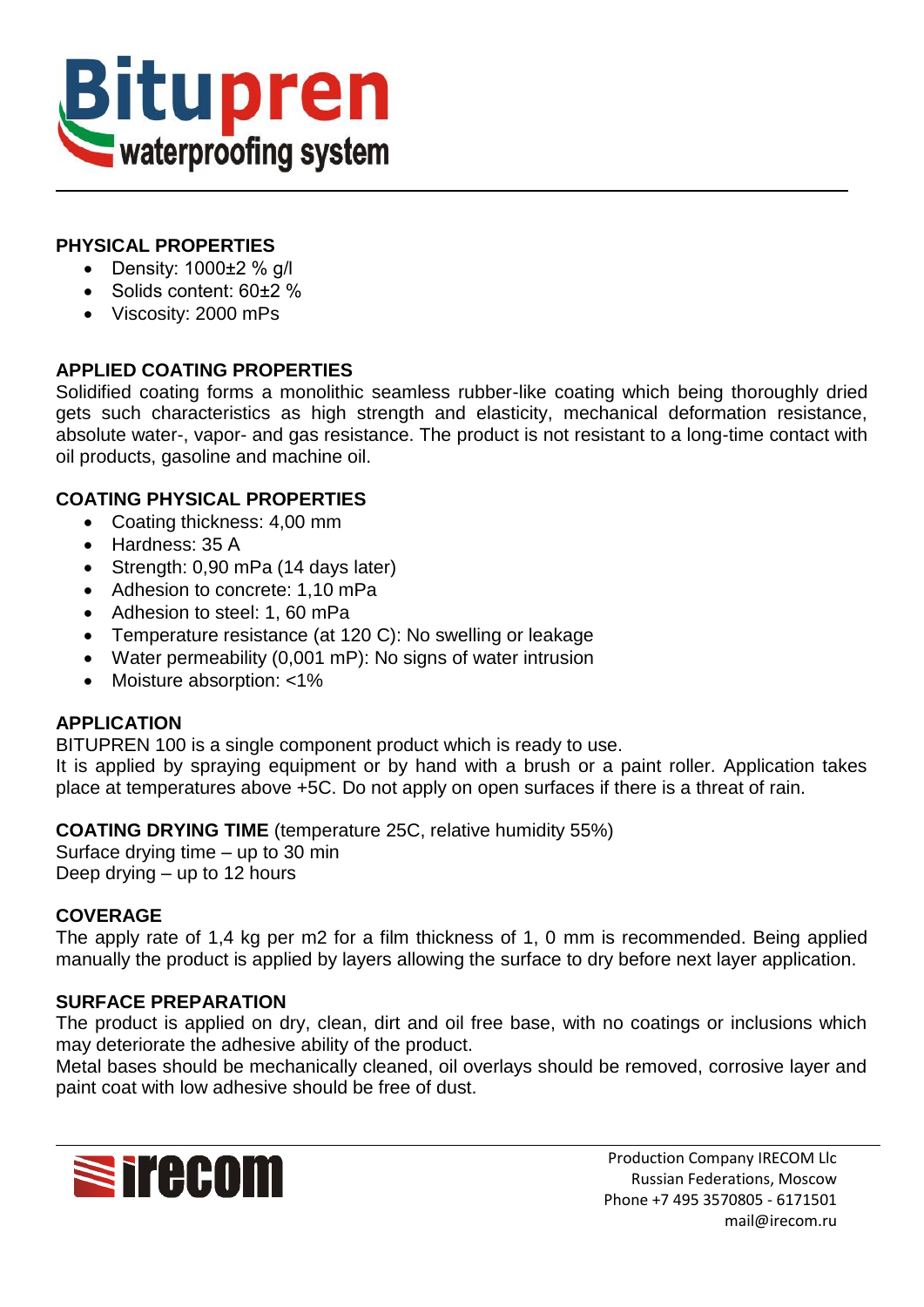

# **PRODUCT SIZES AND STORAGE**

5 and 20 kg buckets. Storage temperature: +10C to + 30C. Shelf life: 12 months in a closed container. Once used the product should be stored in a closed container.

## **DO NOT ALLOW THE PRODUCT TO FREEZE!**

#### **PRODUCT PREPARATION BEFORE APPLYING**

The product is ready to use. Do not dilute or use chemical solvents. Before applying the product should be thoroughly stirred.

#### **INSTRUMENT CLEANING**

Instruments must be rinsed with water in order to remove liquid product. Solidified product can be removed with mineral spirit (white sprit).

#### **SAFETY INFORMATION AND HYGIENE**

The product is water-based, non-toxic, contains no chemical solvents.

In case of skin contact, the product doesn't cause skin burns or irritations.

Use rubber gloves, special clothing and other kinds of personal protective equipment while using the product.

The liquid product can be removed with water and soap, then skin should be treated with softening cream or oil.

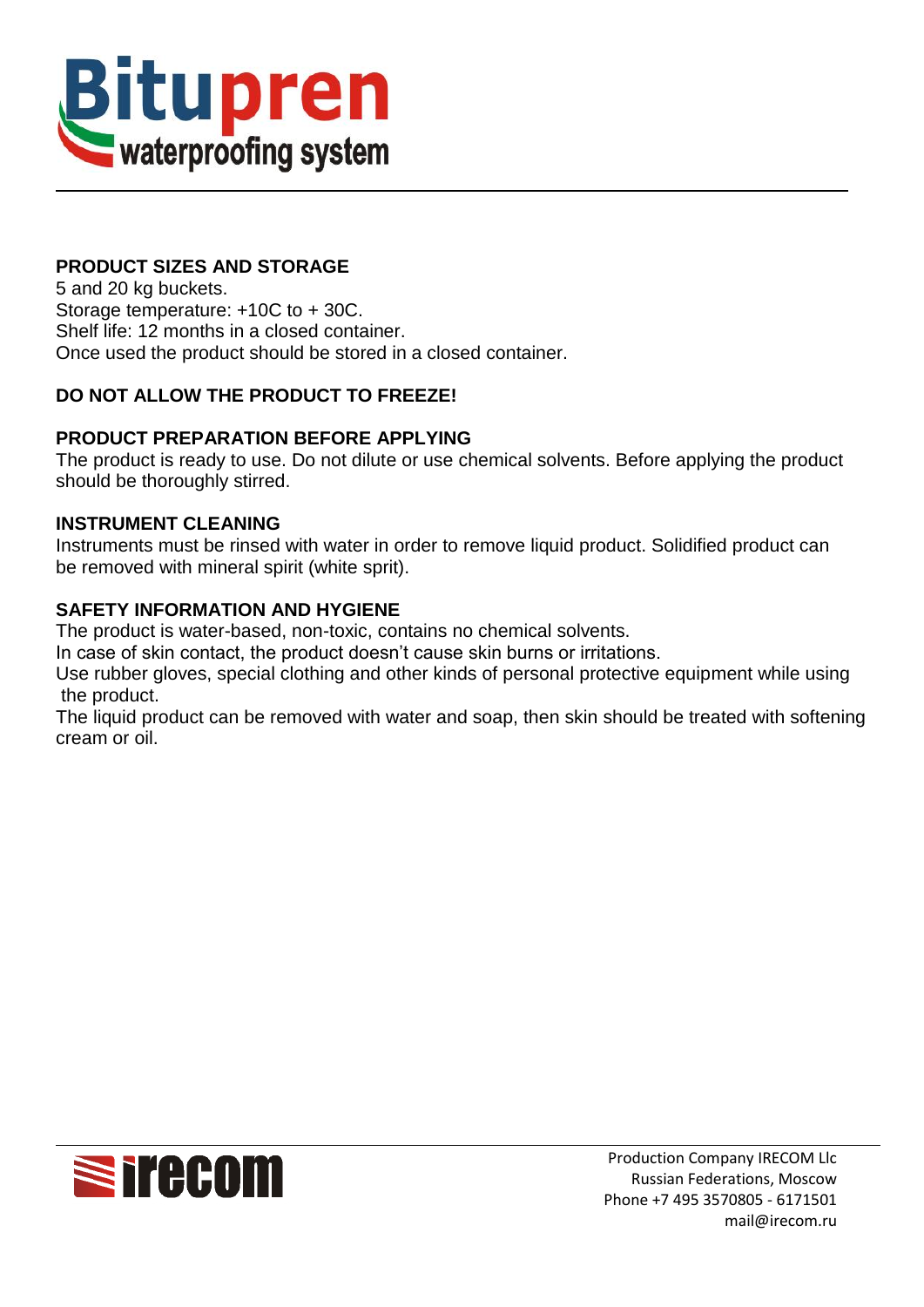

# **CHEMICAL RESISTANCE OF THE COATING TOP**

## **AGGRESSIVE FLUIDS**

| <b>No</b>       | <b>Chemical environment</b>       | <b>Concentration level</b> | <b>Resistance at</b>    |                         |
|-----------------|-----------------------------------|----------------------------|-------------------------|-------------------------|
|                 |                                   |                            | $20^{\circ}$ C          | $60^{\circ}$ C          |
| $\mathbf 1$     | Acetic acid                       | 100%                       | $\mathsf{R}$            |                         |
| $\overline{2}$  | Acetic acid                       | 10%                        | $\overline{\mathsf{R}}$ | $\overline{R}$          |
| $\overline{3}$  | Acetic anhydride                  | 100%                       | R                       | L                       |
| $\overline{4}$  | Acetone                           | 100%                       | N                       | N                       |
| $\overline{5}$  | Adipic acid                       | Saturated solution         | $\overline{\mathsf{R}}$ | $\mathsf{R}$            |
| $\overline{6}$  | Allyl alcohol                     | 96%                        |                         | $\overline{N}$          |
| $\overline{7}$  | Aluminium chloride                | Saturated solution         | $\mathsf{R}$            | $\mathsf{R}$            |
| $\overline{8}$  | Aluminium fluoride                | Saturated solution         | $\overline{\mathsf{R}}$ | $\overline{R}$          |
| $\overline{9}$  | Aluminium sulfate                 | Saturated solution         | $\overline{R}$          | $\mathsf{R}$            |
| 10              | Alum                              | Solution                   | $\overline{\mathsf{R}}$ | $\mathsf{R}$            |
| 11              | Solution of ammonium<br>hydroxide | Dilute solution            | $\mathsf{R}$            | $\mathsf{R}$            |
| 12              | Ammonia gas                       | 100%                       | $\mathsf{R}$            | $\mathsf{R}$            |
| 13              | Liquid ammonia                    | 100%                       | $\overline{\mathsf{R}}$ | $\mathsf{R}$            |
| $\overline{14}$ | Sal ammoniac                      | Saturated solution         | $\mathsf{R}$            | $\mathsf{R}$            |
| $\overline{15}$ | Ammonium fluoride                 | Solution                   | $\overline{R}$          | $\overline{\mathsf{R}}$ |
| 16              | Ammonium nitrate                  | Saturated solution         | $\overline{R}$          | $\mathsf{R}$            |
| $\overline{17}$ | Ammonium sulfate                  | Saturated solution         | $\overline{\mathsf{R}}$ | $\mathsf{R}$            |
| $\overline{18}$ | Ammonium sulfide                  | Solution                   | $\mathsf{R}$            | $\mathsf{R}$            |
| 19              | Amyl acetate                      | 100%                       |                         | $\overline{\mathsf{N}}$ |
| 20              | Amyl alcohol                      | 100%                       |                         | $\overline{\mathsf{N}}$ |
| $\overline{21}$ | Aniline                           | 100%                       |                         | $\overline{\mathsf{N}}$ |
| $\overline{22}$ | Antimony trichloride              | 90%                        | $\mathsf{R}$            | $\mathsf{R}$            |
| $\overline{23}$ | Arsenic acid                      | Saturated solution         | $\mathsf{R}$            | $\mathsf{R}$            |
| $\overline{24}$ | Aqua regia                        | HCL-HNO33/1                |                         | N                       |
| 25              | Soda                              | Saturated solution         | $\mathsf{R}$            | $\mathsf{R}$            |
| $\overline{26}$ | Barium chloride                   | Saturated solution         | $\overline{\mathsf{R}}$ | $\mathsf{R}$            |
| $\overline{27}$ | Caustic baryta                    | Saturated solution         | $\overline{\mathsf{R}}$ | $\overline{R}$          |
| 28              | <b>Barium sulfate</b>             | Saturated solution         | $\overline{R}$          | $\mathsf{R}$            |
| 29              | <b>Barium sulfide</b>             | Solution                   | $\overline{R}$          | $\mathsf{R}$            |
| $\overline{30}$ | Benzaldehyde                      | 100%                       |                         | $\overline{\mathsf{N}}$ |
| 31              | Benzene                           |                            | N                       | $\overline{\mathsf{N}}$ |
| $\overline{32}$ | Benzoic acid                      | Saturated solution         | R                       | $\mathsf{R}$            |

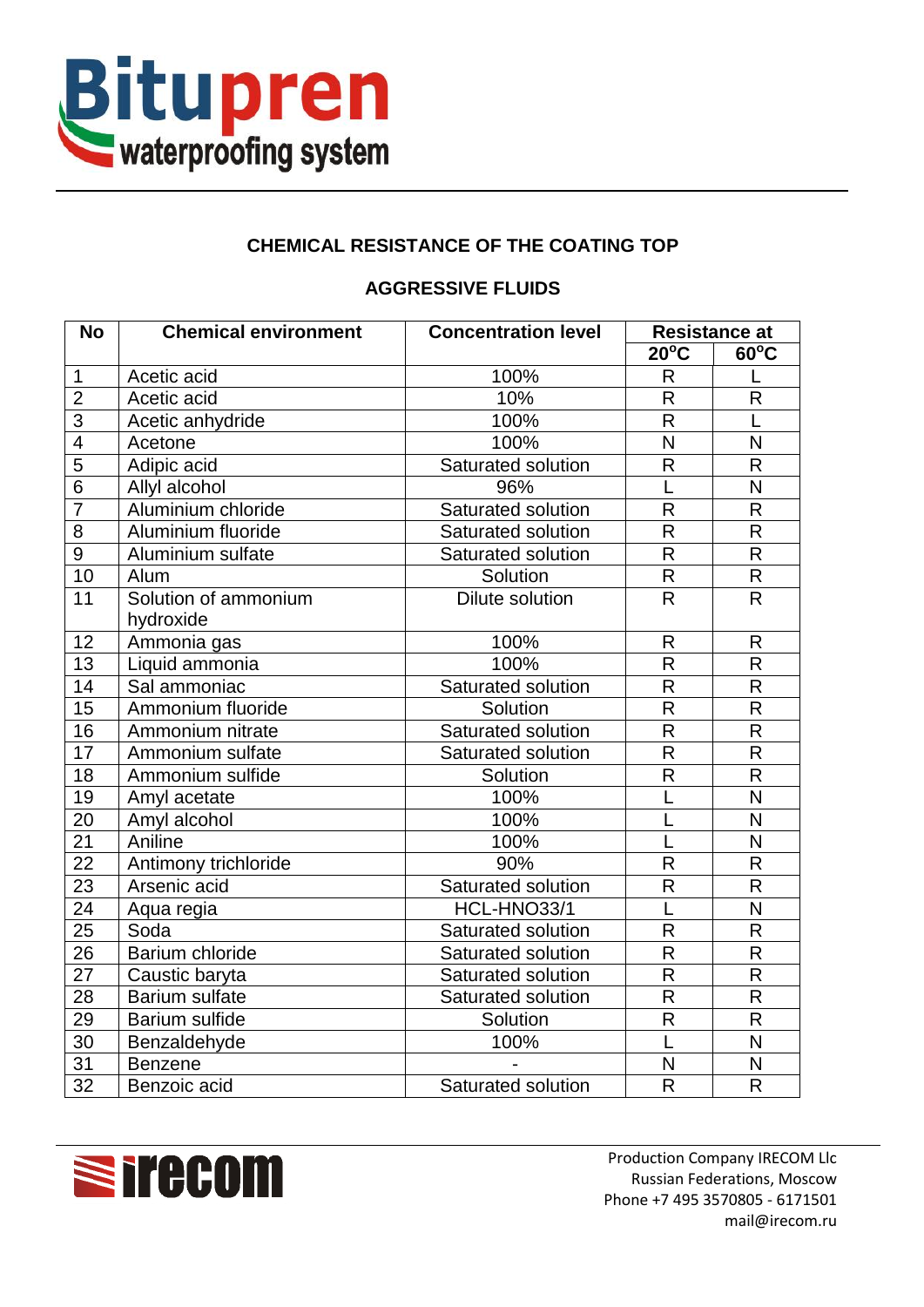

| 33              | <b>Beer</b>                   |                        | R            | R                            |
|-----------------|-------------------------------|------------------------|--------------|------------------------------|
| 34              | Borax (sodium tetraborate)    | Saturated solution     | $\mathsf{R}$ | $\mathsf{R}$                 |
| 35              | Boric acid                    | Saturated solution     | $\mathsf{R}$ | $\mathsf{R}$                 |
| 36              | Dry bromine gas               | 100%                   |              | N                            |
| 37              | Liquid bromine                | 100%                   |              | N                            |
| 38              | Gaseous butane                | 100%                   | N            | N                            |
| 39              | 1-Butanol                     | 100%                   | N            | N                            |
| 40              | <b>Butyric</b> acid           | 100%                   | R            | L                            |
| 41              | Calcium carbonate (limestone) | Saturated solution     | R            | $\mathsf{R}$                 |
| $4\overline{2}$ | Calcium chlorate              | Saturated solution     | R            | R                            |
| 43              | Calcium chloride              | Saturated solution     | R            | $\mathsf{R}$                 |
| 44              | Calcium nitrate               | Saturated solution     | R            | $\mathsf{R}$                 |
| 45              | Calcium sulfate               | Saturated solution     | R            | $\mathsf{R}$                 |
| 46              | Calcium sulfide               | <b>Dilute solution</b> | L            | L                            |
| 47              | Dry gaseous carbon dioxide    | 100%                   | $\mathsf{R}$ | $\mathsf{R}$                 |
| 48              | Carbon bisulfide              | 100%                   |              | N                            |
| 49              | Carbon monoxide               | 100%                   | R            | $\mathsf{R}$                 |
| 50              | Chloroacetic acid             | Solution               | R            | $\mathsf{R}$                 |
| 51              | Carbon tetrachloride          | 100%                   | N            | N                            |
| 52              | Aqueous solution              | Saturated solution     |              | N                            |
| 53              | Dry chlorine gas              | 100%                   |              | N                            |
| 54              | Chloroform                    | 100%                   | N            | N                            |
| 55              | Chromic acid                  | 20%                    | R            | L                            |
| 56              | Chromic acid                  | 50%                    | R            |                              |
| 57              | Citric acid                   | Saturated solution     | R            | $\mathsf{R}$                 |
| 58              | Copper chloride               | Saturated solution     | $\mathsf{R}$ | $\mathsf{R}$                 |
| 59              | Copper nitrate                | Saturated solution     | R            | $\mathsf{R}$                 |
| 60              | Copper sulfate                | Saturated solution     | R            | R                            |
| 61              | Cresylic acid                 | Saturated solution     | N            | $\qquad \qquad \blacksquare$ |
| 62              | Cyclohexanol                  | 50%                    | L            | N                            |
| 63              | Cyclohexanone                 | 100%                   |              | N                            |
| 64              | Decahydronaphtalene           | 100%                   |              | N                            |
| 65              | <b>Dextrin</b>                | Solution               | $\mathsf{R}$ | $\mathsf{R}$                 |
| 66              | Diethyl ether                 | 100%                   | N            |                              |
| 67              | Dioctylphthalate              | 100%                   |              | N                            |
| 68              | Dioxane                       | 100%                   |              | N                            |
| 69              | Ethanediol                    | 100%                   |              | $\mathsf{N}$                 |
| 70              | Ethanol                       | 40%                    | L            | $\mathsf{N}$                 |
| 71              | Ethyl acetate                 | 100%                   | N            | $\mathsf{N}$                 |

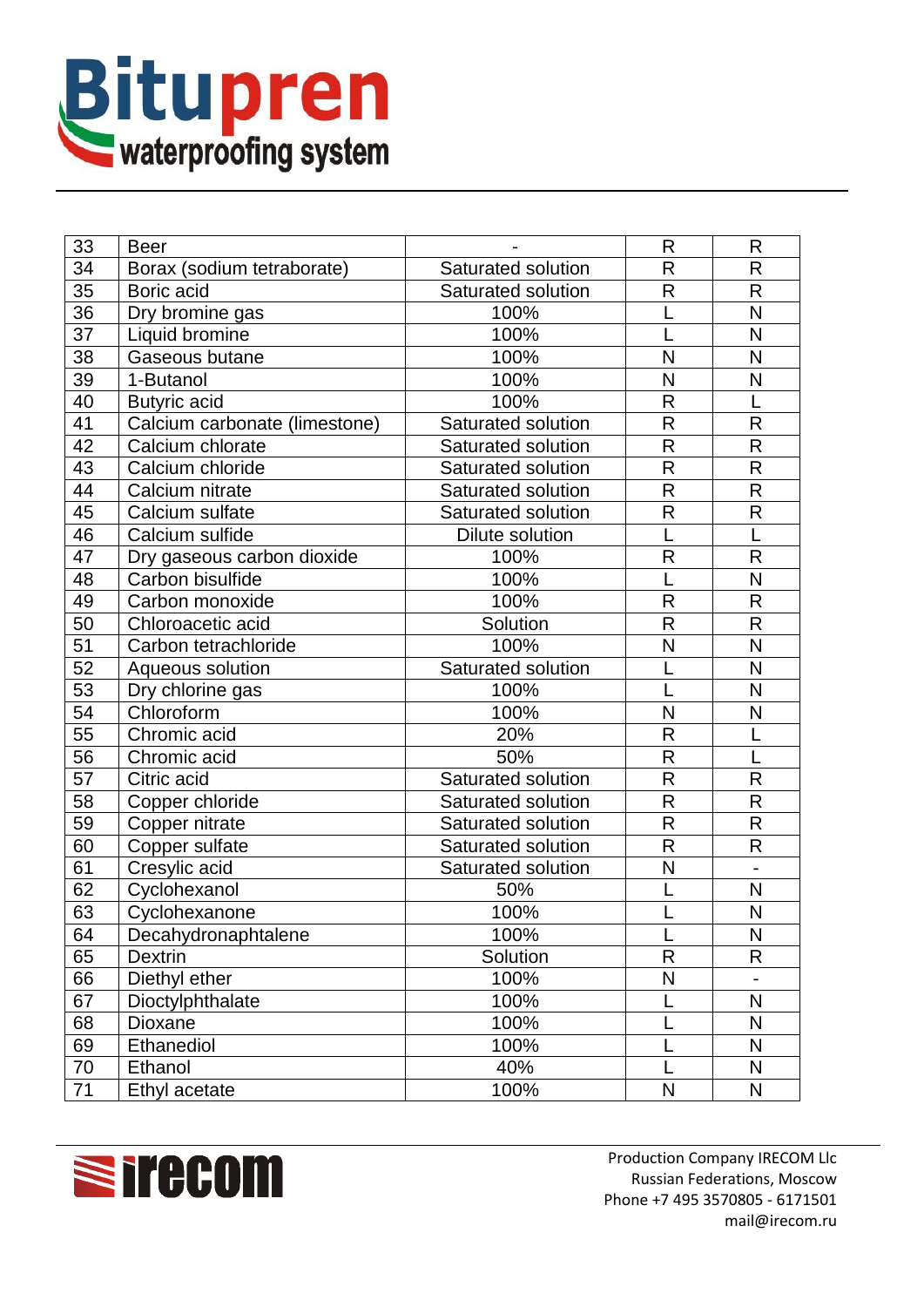

| 72              | Ethylene trichloride       | 100%               | N                       | N                            |
|-----------------|----------------------------|--------------------|-------------------------|------------------------------|
| 73              | Ferrous chloride           | Saturated solution | R                       | R                            |
| $\overline{74}$ | Ferrous nitrate            | Saturated solution | R                       | $\mathsf{R}$                 |
| 75              | Ferric sulfate             | Saturated solution | $\overline{\mathsf{R}}$ | $\overline{\mathsf{R}}$      |
| 76              | Ferrous dichloride         | Saturated solution | R                       | $\overline{\mathsf{R}}$      |
| 77              | Ferrous sulfate            | Saturated solution | R                       | R                            |
| 78              | Fluorine gas               | 100%               | N                       | N                            |
| 79              | Hexafluorosilicic acid     | 40%                | $\mathsf{R}$            | $\mathsf{R}$                 |
| 80              | Formaldehyde               | 40%                |                         |                              |
| 81              | Formic acid                | 50%                | $\mathsf{R}$            | $\mathsf{R}$                 |
| 82              | Formic acid                | 98%-100%           | $\mathsf{R}$            | $\mathsf{R}$                 |
| 83              | Furfuryl alcohol           | 100%               |                         | N                            |
| 84              | Gasoline                   |                    | N                       | N                            |
| 85              | Glacial acetic acid        | 96%                | $\mathsf{R}$            | $\mathsf{R}$                 |
| 86              | Glucose                    | Saturated solution | R                       | $\mathsf{R}$                 |
| 87              | Glycerin                   | 100%               | R                       | L                            |
| 88              | Glycol                     | Solution           | $\overline{\mathsf{R}}$ | $\mathsf{R}$                 |
| 89              | Heptane                    | 100%               | N                       | N                            |
| 90              | Hydrobromic acid           | 50%                |                         |                              |
| 91              | Hydrobromic acid           | 100%               |                         | L                            |
| 92              | Hydrobromic acid           | 10%                | $\mathsf{R}$            | $\mathsf{R}$                 |
| 93              | Hydrobromic acid           | 35%                | R                       | $\overline{\mathsf{R}}$      |
| 94              | Hydrocyanic (prussic) acid | 10%                | $\mathsf{R}$            | $\mathsf{R}$                 |
| 95              | Hydrofluoric acid          | 4%                 | R                       | $\mathsf{R}$                 |
| 96              | Hydrofluoric acid          | 60%                |                         | $\mathsf{R}$                 |
| 97              | Hydrogen                   | 100%               | $\mathsf{R}$            | $\mathsf{R}$                 |
| 98              | Hydrogen peroxide          | 30%                |                         |                              |
| 99              | Hydrogen peroxide          | 40%                | N                       | N                            |
| 100             | Hydrogen sulfide gas       | 100%               | R                       | $\mathsf{R}$                 |
| 101             | Lactic acid                | 100%               | $\overline{\mathsf{R}}$ | R                            |
| 102             | Lead acetate               | Saturated solution | $\mathsf{R}$            | $\qquad \qquad \blacksquare$ |
| 103             | Magnesium carbonate        | Saturated solution | R.                      | R                            |
| 104             | Magnesium chloride         | Saturated solution | $\mathsf{R}$            | $\mathsf R$                  |
| 105             | Magnesium hydroxide        | Saturated solution | R                       | R                            |
| 106             | Maleic acid                | Saturated solution | R                       | $\mathsf{R}$                 |
| 107             | Mercuric chloride          | Saturated solution | R                       | $\mathsf{R}% _{T}$           |
| 108             | Mercuric cyanide           | Saturated solution | $\mathsf{R}$            | R                            |
| 109             | Mercury                    | 100%               | R                       | R                            |
| 110             | Methanol                   | 100%               | R                       | L                            |

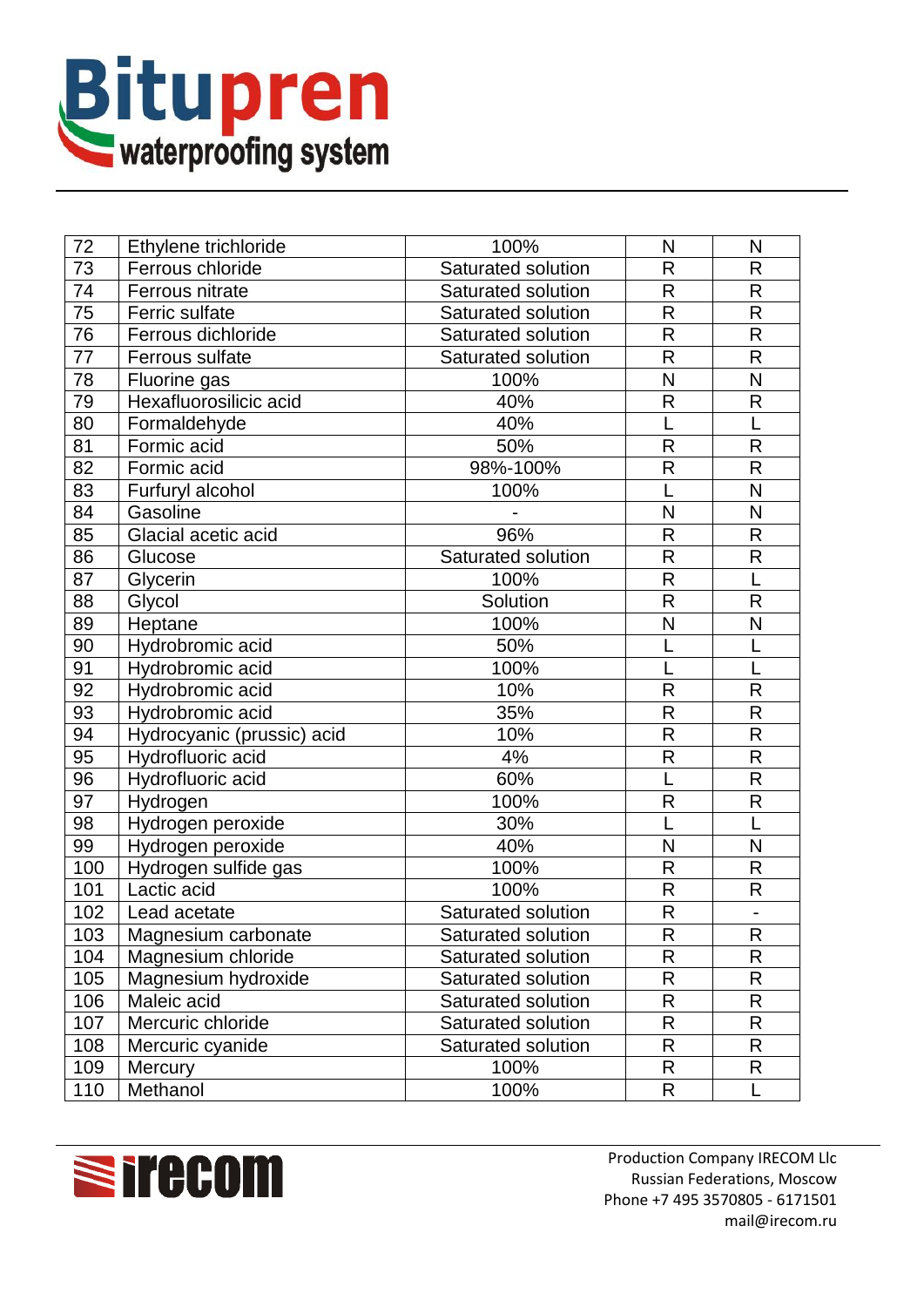

| 111 | Methylene chloride      | 100%                   | N                       | N                        |
|-----|-------------------------|------------------------|-------------------------|--------------------------|
| 112 | <b>Milk</b>             |                        | R                       | R                        |
| 113 | <b>Molasses</b>         |                        | $\overline{R}$          | $\mathsf{R}$             |
| 114 | Nickelous chloride      | Saturated solution     | $\overline{\mathsf{R}}$ | $\overline{\mathsf{R}}$  |
| 115 | Nickelous nitrate       | Saturated solution     | R                       | $\mathsf{R}$             |
| 116 | NIckelous sulfate       | Saturated solution     | $\mathsf{R}$            | $\mathsf{R}$             |
| 117 | Nicotinic acid          | <b>Dilute solution</b> | R                       | $\mathsf{R}$             |
| 118 | Nitric acid             | 25%                    | N                       | $\mathsf{N}$             |
| 119 | Nitric acid             | 50%                    | N                       | N                        |
| 120 | Nitric acid             | 75%                    | N                       | N                        |
| 121 | Nitric acid             | 100%                   | N                       | N                        |
| 122 | Oil and grease          |                        |                         | N                        |
| 123 | Oleic acid              | 100%                   |                         | N                        |
| 124 | Orthophosphoric acid    | 50%                    | $\mathsf{R}$            | $\mathsf{R}$             |
| 125 | Orthophosphoric acid    | 95%                    | R                       | L                        |
| 126 | Oxalic acid             | Saturated solution     | $\mathsf{R}$            | $\mathsf{R}$             |
| 127 | Oxygen                  | 100%                   | $\overline{\mathsf{R}}$ |                          |
| 128 | Ozone                   | 100%                   |                         | N                        |
| 129 | Kerosene                |                        |                         | N                        |
| 130 | Phenol                  | Solution               | L                       | L                        |
| 131 | Phosphorous trichloride | 100%                   | $\mathsf{R}$            |                          |
| 132 | Photographic developer  | Concentration on       | R                       | $\mathsf{R}$             |
|     |                         | demand                 |                         |                          |
| 133 |                         | Saturated solution     | $\mathsf{R}$            | $\overline{\phantom{a}}$ |
| 134 | Potassium bicarbonate   | Saturated solution     | $\mathsf{R}$            | R                        |
| 135 | Potassium bisulfite     | Solution               | $\overline{R}$          | $\mathsf{R}$             |
| 136 | Potassium bromate       | Saturated solution     | $\mathsf{R}$            | $\mathsf{R}$             |
| 137 | Potassium bromide       | Saturated solution     | $\mathsf{R}$            | $\mathsf{R}$             |
| 138 | Potassium carbonate     | Saturated solution     | $\mathsf{R}$            | $\mathsf{R}$             |
| 139 | Potassium chlorate      | Saturated solution     | $\mathsf{R}$            | $\mathsf{R}$             |
| 140 | Potassium chloride      | Saturated solution     | $\overline{R}$          | $\mathsf{R}$             |
| 141 | Potassium chromate      | Saturated solution     | R                       | $\overline{R}$           |
| 142 | Potassium cyanide       | Solution               | $\mathsf{R}$            | R                        |
| 143 | Potassium bichromate    | Saturated solution     | $\mathsf{R}$            | R                        |
| 144 | Potassium ferricyanide  | Saturated solution     | R                       | R                        |
| 145 | Potassium ferrocyanide  | Saturated solution     | $\mathsf{R}$            | R                        |
| 146 | Potassium fluoride      | Saturated solution     | $\mathsf{R}% _{T}$      | R                        |
| 147 | Potassium hydroxide     | 10%                    | $\mathsf R$             | R                        |
| 148 | Potassium hydroxide     | Solution               | $\mathsf{R}$            | R                        |

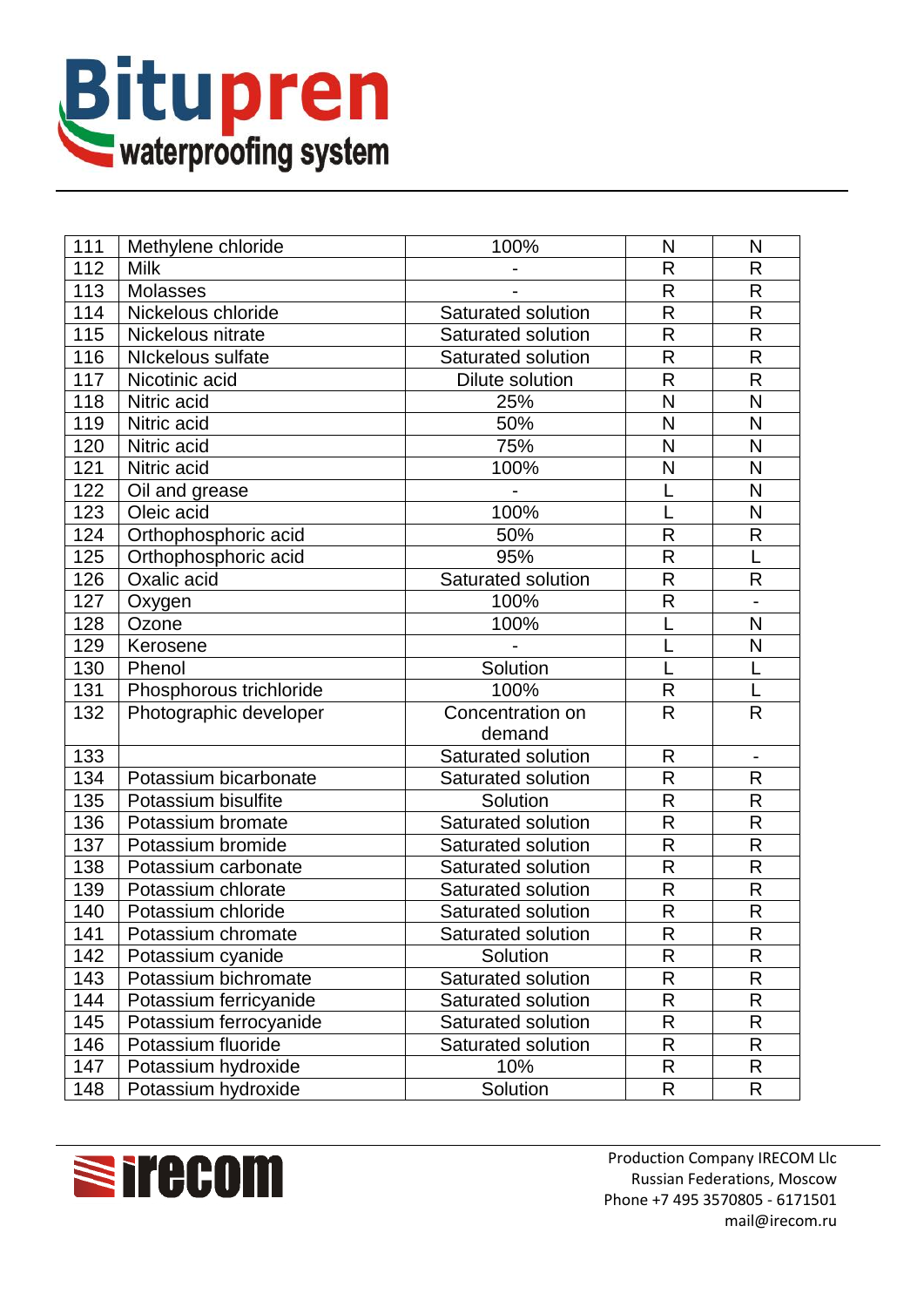

| 149 | Potassium hypochlorite   | Solution            | $\mathsf{R}$            |                         |
|-----|--------------------------|---------------------|-------------------------|-------------------------|
| 150 | Potassium nitrate        | Saturated solution  | R                       | R                       |
| 151 | Potassium orthophosphate | Saturated solution  | $\overline{R}$          | $\mathsf{R}$            |
| 152 | Potassium perchlorate    | Saturated solution  | R                       | $\mathsf{R}$            |
| 153 | Potassium permanganate   | 20%                 | $\mathsf{R}$            | $\mathsf{R}$            |
| 154 | Potassium persulfate     | Saturated solution  | $\mathsf{R}$            | $\mathsf{R}$            |
| 155 | Potassium sulfate        | Saturated solution  | R                       | $\mathsf{R}$            |
| 156 | Potassium sulfite        | Solution            | $\mathsf{R}$            | R                       |
| 157 | Propionic acid           | 50%                 | $\overline{\mathsf{R}}$ | $\overline{R}$          |
| 158 | Propionic acid           | 100%                | $\mathsf{R}$            | L                       |
| 159 | Pyridine                 | 100%                | N                       | N                       |
| 160 | Quinone                  | Saturated solution  | $\overline{\mathsf{R}}$ | $\mathsf{R}$            |
| 161 | Salicylic acid           | Saturated solution  | $\overline{\mathsf{R}}$ | $\mathsf{R}$            |
| 162 | Silver acetate           | Saturated solution  | $\mathsf{R}$            | $\mathsf R$             |
| 163 | Silver cyanide           | Saturated solution  | R                       | $\overline{\mathsf{R}}$ |
| 164 | Silver nitrate           | Saturated solution  | R                       | $\mathsf{R}$            |
| 165 | Sodium bentonite         | Saturated solution  | R                       | $\mathsf{R}$            |
| 166 | Sodium diphosphate       | Saturated solution  | $\mathsf{R}$            | $\mathsf{R}$            |
| 167 | Sodium hydrosulfite      | Solution            | $\mathsf{R}$            | $\mathsf{R}$            |
| 168 | Sodium bromide           | Saturated solution  | R                       | $\mathsf{R}$            |
| 169 | Sodium carbonate         | Saturated solution  | R                       | $\mathsf{R}$            |
| 170 | Sodium chlorate          | Saturated solution  | R                       | $\mathsf{R}$            |
| 171 | Sodium chloride          | Saturated solution  | R                       | $\mathsf{R}$            |
| 172 | Sodium cyanide           | Saturated solution  | $\overline{\mathsf{R}}$ | $\mathsf{R}$            |
| 173 | Sodium ferricyanide      | Saturated solution  | $\overline{\mathsf{R}}$ | $\mathsf{R}$            |
| 174 | Sodium ferrocyanide      | Saturated solution  | $\overline{\mathsf{R}}$ | $\mathsf{R}$            |
| 175 | Sodium fluoride          | Saturated solution  | $\mathsf{R}$            | $\overline{\mathsf{R}}$ |
| 176 | Sodium hydroxide         | 40%                 | R                       | $\mathsf{R}$            |
| 177 | Sodium hydroxide         | Saturated solution  | $\mathsf{R}$            | $\mathsf{R}% _{T}$      |
| 178 | Sodium hypochlorite      | 15% active chlorine | $\mathsf{R}$            | $\mathsf{R}$            |
| 179 | Sodium nitrate           | Saturated solution  | $\mathsf{R}$            | $\mathsf{R}$            |
| 180 | Sodium nitrate           | Saturated solution  | R.                      | $\overline{R}$          |
| 181 | Sodium orthophosphate    | Saturated solution  | $\mathsf{R}$            | R                       |
| 182 | Sodium sulfate           | Saturated solution  | R                       | R                       |
| 183 | Sodium sulfide           | Saturated solution  | R                       | R                       |
| 184 | Sulfur dioxide           | 100%                | R                       |                         |
| 185 | Sulfur trioxide          | 100%                | N                       | ${\sf N}$               |
| 186 | Sulfuric acid            | 10%                 | $\mathsf{R}$            | R                       |
| 187 | Sulfuric acid            | 50%                 | R                       | R.                      |



Production Company IRECOM Llc Russian Federations, Moscow Phone +7 495 3570805 - 6171501 mail@irecom.ru